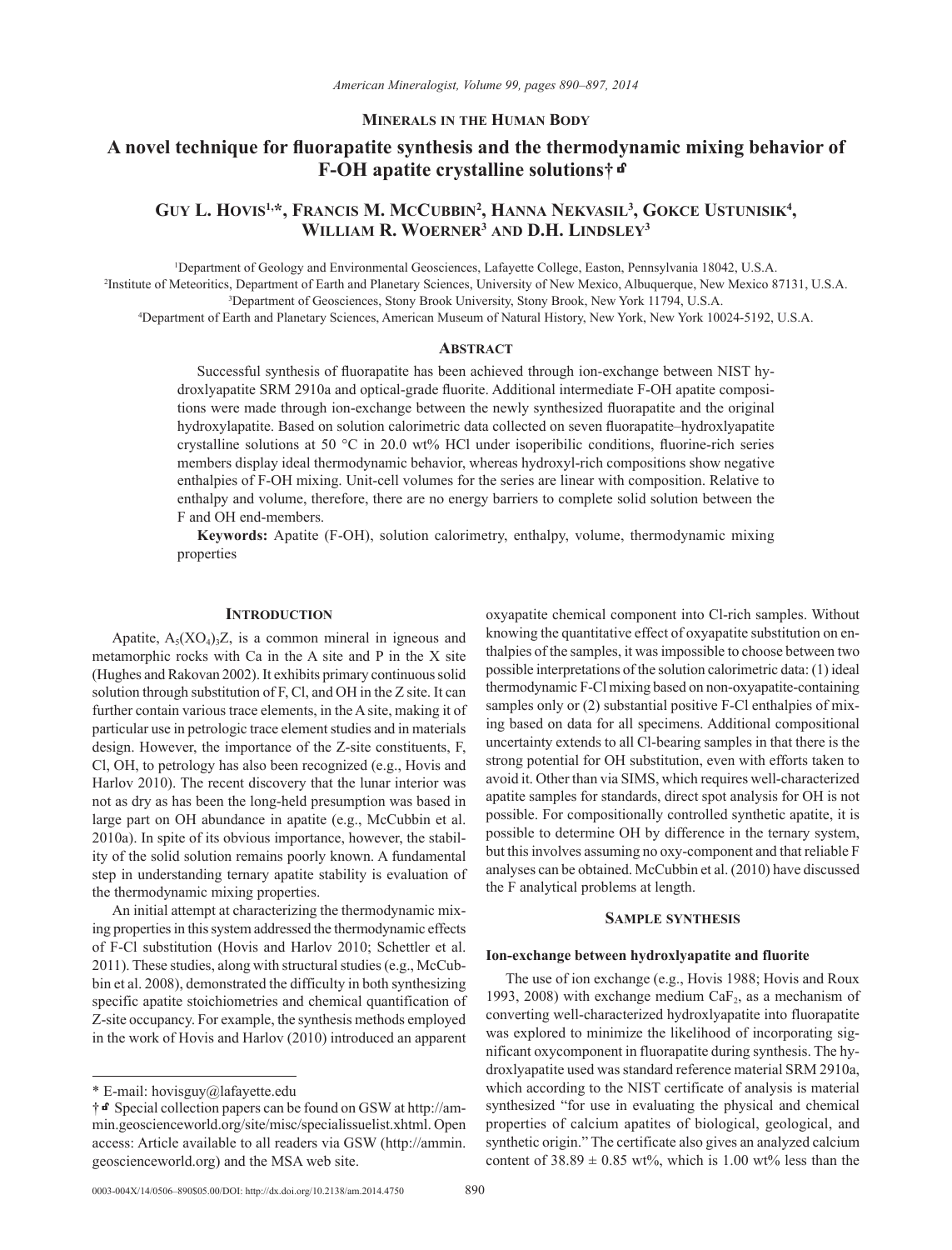ideal 39.89 wt%, but only slightly outside the uncertainty of the NIST measurement. The phosphorous content given,  $18.029 \pm$ 0.071 wt%, is less than the ideal 18.50 wt%. However, the Ca/P molar ratio of  $1.667 \pm 0.037$  determined from the NIST analyses equates to the ideal Ca/P ratio.

The SRM 2910a prepared by NIST utilized solution reaction of calcium hydroxide and phosphoric acid at relatively low temperatures (near the boiling point of water), as described in the certificate of analysis (synthesis procedure of McDowell et al. 1977). Interestingly, comparison of measured unit-cell dimensions of the NIST hydroxlyapatite sample as received and after annealing at 750 °C for 3 days showed clear changes beyond the standard errors of the determinations (results for SRM 2910a included in Table 3). Although such changes cannot be attributed to a particular cause, decarbonation of the original sample is one possibility. Although NIST took precautions to avoid incorporation of CO<sub>2</sub> into its sample, no reported measurements tested for the presence of carbonate in the sample. Dehydration of structural water, which has been observed in apatite (Yoder et al. 2012), is another possible cause of the observed change.

To have a perfectly flat surface for the ion exchange trial and to utilize chemically pure  $CaF<sub>2</sub>$ , polished optical grade fluorite disks (e.g., 50 mm diameter  $\times$  6 mm thick) were obtained from International Crystal Laboratories (Garfield, New Jersey). A thin layer (<<1 mm) of hydroxlyapatite SRM 2910a (previously annealed at 750 °C for 72 h) fine powder was spread across the surface of a  $CaF<sub>2</sub>$  disk and tamped down with a spatula. The disk+powder assemblage was placed in a furnace atop a sheet of gold foil and heated in air to 750 °C. As experience with this procedure increased, three days became the typical duration of an experiment. After cooling, the assemblage was removed and the powder carefully scraped off and collected. The product then was reacted a second time under the same conditions, but using a fresh fluorite surface. Typically, the original clear fluorite surface became cloudy during the course of each synthesis reaction. Successful F-exchange in the experiments was gauged through X‑ray powder diffraction analysis, which showed obvious changes in peak positions, and also unit-cell dimensions, from hydroxlyapatite to fluorapatite, as demonstrated by the data in Table 3.

Several intermediate F-OH apatite compositions were synthesized by combining carefully weighed (and dried) hydroxlyapatite and newly synthesized fluorapatite powders. Each mixture was stirred by hand with a spatula on weighing paper, then tamped down in the bottom of a small cylindrical Pt

**Table 1.** Sample synthesis histories

crucible and annealed at 750 °C for 72 h. These samples were remixed once each day, then tamped down again and put back into the furnace for further annealing. Although the samples were stored in a desiccator, following the first round of calorimetric experiments, the samples were reheated at 750 °C for 20.7 h in an attempt to drive off any adsorbed  $H_2O$  or  $CO_2$  prior to the second round of calorimetric work. Synthesis conditions for each sample are summarized in Table 1.

### **Direct synthesis of end-member fluorapatite**

The concerns with inadvertent incorporation of possible oxy- and hydroxylapatite component in fluorapatite during synthesis caused us to explore an additional method for fluorapatite synthesis using  $CaF_2$  and β tri-calcium phosphate (TCP), both of which were purchased "off-the-shelf." To ensure proper calcium:phosphate ratios in the synthetic apatite, a representative aliquot of the batch of commercial TCP used was analyzed by X‑ray diffraction. Through Rietveld analysis, it was found to contain 7 mol% calcium pyrophosphate  $(Ca_2P_2O_7)$ . This Cadeficiency was corrected by adding  $CaCO<sub>3</sub>$  and then decarbonating. X‑ray analysis of the corrected material showed 100% TCP, and there was appropriate weight loss for 100% decarbonation.

Care was taken to avoid OH incorporation by careful drying of the starting materials.  $CaF<sub>2</sub>$  and corrected TCP were individually dried at 1100 °C for 1 day. Appropriate aliquots were weighed and combined in an agate mortar, mixed under alcohol for 1 h, and dried by heatlamp. The powdered mixture was added to a long Pt capsule that had been welded shut at the bottom; the top was then gently crimped closed. The Pt tube was loaded into a silica glass tube, the silica glass tube was melted above the capsule using a torch, and a capillary was pulled. The capillary and attached silica glass ampoule containing the capsule, was attached to a vacuum pump and evacuated. The powdered sample was further dried by heating at  $\sim$ 800 °C while still attached to the vacuum pump. The evacuated silica tube was then sealed by melting the capillary with a torch, and the ampoule was placed in a horizontal furnace at 900 °C for 23 days and then in a Deltech furnace at 1190 °C for an additional 11 days.

### **Sample chemistry**

## **H2O analysis of synthetic F-OH apatite powders by continuous flow mass spectrometry**

Continuous flow mass spectrometry (CFMS) was used to quantify water contents in six of the synthetic apatites used in the

| Starting material                                 | Mole fraction | $T$ (°C) ( $\pm$ 3°) | Time (h) | Product | Further experiment                    | T (°C) | Time (h) | Product |  |
|---------------------------------------------------|---------------|----------------------|----------|---------|---------------------------------------|--------|----------|---------|--|
|                                                   | fluorine      |                      |          | number  | on same product                       |        |          | number  |  |
| <b>SRM 2910a</b>                                  | 0             | 755                  | 72.1     | 1115    |                                       |        |          |         |  |
| <b>SRM 2910a</b>                                  |               | 755                  | 72       | 1121    |                                       |        |          |         |  |
| <b>SRM 2910a</b>                                  |               | 756                  | 72       | 1123    |                                       |        |          |         |  |
| <b>SRM 2910a</b>                                  |               | 753                  | 72       | 1124    |                                       |        |          |         |  |
| <b>SRM 2910a</b>                                  | $\Omega$      | 754                  | 72       | 1130    | dried 1130                            | 750    | 23.8     | 1138    |  |
| 1121 and 1124 hydroxylapatite + 1127 fluorapatite | 0.118         | 754                  | 72       | 1132    | dried 1132                            | 759    | 20.7     | 1143    |  |
| 1124 hydroxylapatite + 1117 fluorapatite          | 0.279         | 756                  | 71.7     | 1128    | dried 1128                            | 759    | 20.7     | 1140    |  |
| 1121 hydroxylapatite + 1117 fluorapatite          | 0.442         | 755                  | 72.2     | 1125    | dried 1125                            | 759    | 20.7     | 1139    |  |
| 1124 hydroxylapatite + 1117 fluorapatite          | 0.594         | 756                  | 71.7     | 1129    | dried 1129                            | 759    | 20.7     | 1141    |  |
| 1123 and 1124 hydroxylapatite + 1117 fluorapatite | 0.720         | 754                  | 72       | 1131    | dried 1131                            | 759    | 20.7     | 1142    |  |
| 1115 hydroxylapatite + fluorite                   | 0.85          | 750                  | 41.8     | 1116    | 2nd ion exchange<br>$1116 +$ fluorite | 752    | 44.6     | 1117    |  |
| 1123 and 1124 hydroxylapatite + fluorite          | 0.85          | 756                  | 42.3     | 1126    | 2nd ion exchange<br>$1126 +$ fluorite | 757    | 39.3     | 1127    |  |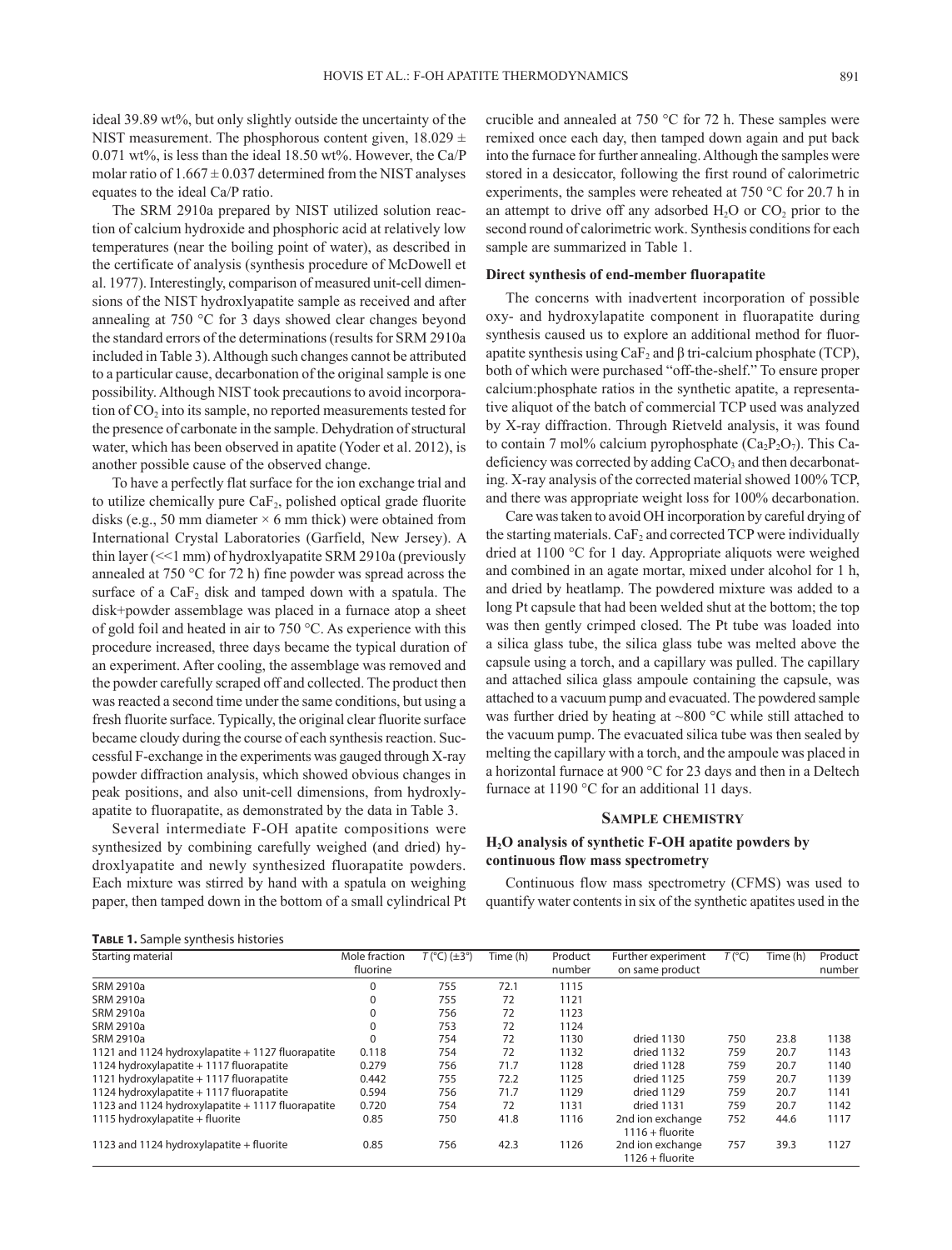**Table 2.** Electron microprobe analyses of synthetic apatite powders and one natural apatite

|                                |                          |                          | . .                      |                                               |                          |                          |                        |
|--------------------------------|--------------------------|--------------------------|--------------------------|-----------------------------------------------|--------------------------|--------------------------|------------------------|
| Oxide                          | $1138^{\circ}$ (N = 27)  | $1139^{\circ}$ (N = 25)  | $1140^{\circ}$ (N = 29)  | $1141^{\circ}$ (N = 30)                       | $1142^{\circ}$ (N = 27)  | $1143^{\circ}$ (N = 28)  | NMNH 144954-3 (N = 15) |
| $P_2O_5$                       | 42.75(51)                | 42.56(44)                | 42.72(50)                | 42.81(46)                                     | 42.65(36)                | 42.74(53)                | 41.67(30)              |
| SiO <sub>2</sub>               |                          |                          |                          |                                               |                          |                          | 0.29(5)                |
| Ce <sub>2</sub> O <sub>3</sub> |                          |                          |                          |                                               |                          |                          | 0.53(3)                |
| $Y_2O_3$                       |                          |                          |                          |                                               |                          |                          | 0.06(1)                |
| FeO                            |                          |                          |                          |                                               |                          |                          | 0.03(2)                |
| MnO                            |                          |                          |                          |                                               |                          |                          | b.d.                   |
| MgO                            |                          |                          |                          |                                               |                          |                          | b.d.                   |
| CaO                            | 55.46(51)                | 55.47(43)                | 55.37(64)                | 55.16(54)                                     | 55.25(42)                | 55.40(54)                | 54.19(24)              |
| Na <sub>2</sub> O              | $\overline{\phantom{0}}$ |                          |                          |                                               |                          |                          | 0.23(1)                |
| SO <sub>3</sub>                |                          |                          |                          |                                               |                          |                          | 0.28(4)                |
| $H_2Oc$                        | 1.82(5)                  | 1.02(2)                  | 1.30(4)                  | 0.73(3)                                       | 0.54(1)                  | 1.63(4)                  | 0.09(2)                |
| F                              | 0.00                     | 1.70(17)                 | 1.06(14)                 | 2.26(10)                                      | 2.91(21)                 | 0.47(11)                 | 3.46(8)                |
| CI                             | $\qquad \qquad -$        | $\qquad \qquad -$        | $\qquad \qquad -$        | $\overline{\phantom{0}}$                      | $\overline{\phantom{0}}$ | $\overline{\phantom{0}}$ | 0.41(3)                |
| $-O=F$                         | 0.00                     | 0.72                     | 0.45                     | 0.95                                          | 1.23                     | 0.20                     | 1.45                   |
| $-O=Cl$                        | 0.00                     | 0.00                     | 0.00                     | 0.00                                          | 0.00                     | 0.00                     | 0.09                   |
| Total                          | 100.03                   | 100.03                   | 100.00                   | 100.01                                        | 100.12                   | 100.04                   | 99.75                  |
|                                |                          |                          |                          | <b>Structural formulae based on 13 anions</b> |                          |                          |                        |
| P                              | 3.02                     | 3.01                     | 3.02                     | 3.03                                          | 3.02                     | 3.01                     | 2.98                   |
| Si                             |                          | $\overline{\phantom{0}}$ |                          |                                               |                          |                          | 0.02                   |
| Ce                             |                          |                          |                          |                                               |                          |                          | 0.02                   |
| Y                              |                          |                          |                          |                                               |                          |                          | 0.00                   |
| Fe                             |                          |                          |                          |                                               |                          |                          | 0.00                   |
| Mn                             |                          |                          |                          |                                               |                          |                          | 0.00                   |
| Mg                             | $\overline{\phantom{0}}$ |                          |                          |                                               |                          |                          | 0.00                   |
| Ca                             | 4.96                     | 4.97                     | 4.95                     | 4.93                                          | 4.95                     | 4.94                     | 4.90                   |
| Na                             | $\overline{a}$           | $\overline{a}$           | $\overline{a}$           | $\overline{a}$                                |                          | $\overline{a}$           | 0.04                   |
| S                              | $\overline{a}$           | $\overline{a}$           | $\overline{\phantom{0}}$ |                                               |                          | $\overline{\phantom{0}}$ | 0.02                   |
| $\Sigma$ Cations               | 7.98                     | 7.98                     | 7.97                     | 7.96                                          | 7.97                     | 7.95                     | 7.98                   |
| F                              | 0.00                     | 0.45                     | 0.28                     | 0.60                                          | 0.77                     | 0.12                     | 0.92                   |
| CI                             | $\overline{\phantom{a}}$ | $\overline{\phantom{0}}$ | $\overline{\phantom{a}}$ | $\overline{\phantom{0}}$                      | $-$                      | $\overline{\phantom{a}}$ | 0.06                   |
| OH <sup>c</sup>                | 1.01                     | 0.57                     | 0.72                     | 0.40                                          | 0.30                     | 0.90                     | 0.03                   |
| $\Sigma$ Anions                | 1.01                     | 1.02                     | 1.00                     | 1.00                                          | 1.07                     | 1.02                     | 1.01                   |
| OH <sub>b</sub>                | 1.00                     | 0.55                     | 0.72                     | 0.40                                          | 0.23                     | 0.88                     | 0.02                   |

*Notes:* 10 standard deviations for each of the values are provided parenthetically. N = number of analyses per average.

<sup>a</sup> Analyses normalized to 100%, original sums were on average 60  $\pm$  4 wt% due to epoxy overlap.

 $b$  Calculated assuming that  $1 - CI - F = OH$  apfu.

 $\cdot$  Measured by continuous flow mass spectrometry (1138: N = 5; 1139: N = 4; 1140: N = 4; 1141: N = 3; 1142: N = 3; 1143: N = 3; 1NMNH 144954-3: N = 3).

present study. Measurements were made in the continuous flow mass spectrometry lab in the Department of Earth and Planetary Sciences at the University of New Mexico, using the technique and apparatuses previously described in detail by Sharp et al. (2001). Briefly, the technique involves reduction of structural OH components in solid mineral samples by reaction with glassy carbon at high temperatures.  $H_2$  is produced by reaction of the mineral sample with carbon at 1450 °C in a helium carrier gas. Product gases are separated in a gas chromatograph and analyzed in a mass spectrometer configured to make hydrogen isotope analyses in continuous flow mode. In the present study, the sample powders were dried in a desiccated drying oven at about 100 °C and stored at these conditions until the synthetic apatite powders were wrapped in silver foil and weighed. Next, the samples were placed back into the drying oven until analysis. Each sample was weighed again before analysis to confirm the absence of either weight gain or loss. At the time of analysis, each sample was dropped into the furnace using a commercially available autosampler (e.g., Carlo Erba AS 200-LS) mounted directly over the reduction tube. Sample sizes of 3 to 9 mg provided a satisfactory amount of  $H_2$  that was well above the detection limit and did not saturate the spectrum. McCubbin et al. (2012) demonstrated that the blank associated with sample introduction or from the silver itself was approximately 300 ppm H<sub>2</sub>O (0.0001  $\mu$ L<sub>H2O</sub>/mg powder), which was attributed to

adsorbed surface water. All analyses were well above this detection limit. Throughout the analysis routine, reproducibility of the column was checked using several  $H_2O$  standards including Water Canyon biotite (USGS sample number 3149-11), BUD biotite (Bindeman and Serebryakov 2011), Banco Bonito biotite, and San Antonio biotite. For each synthetic apatite sample, we analyzed 3 to 5 separate aliquots of sample to test for homogeneity among aliquots of apatite powder. The 2σ uncertainty reported in Table 2 refers to the variability of the water contents among all of the analyses of a given sample, which was larger than the analytical uncertainty. Total time of analysis was less than two minutes for a single hydrogen analysis. Water contents for the synthetic apatite powders analyzed are presented in Table 2.

## **Electron probe microanalysis (EPMA) of synthetic F-OH apatite powders**

Six of the synthetic apatite powders were analyzed using the JEOL 8200 electron microprobe in the Institute of Meteoritics at the University of New Mexico using Probe for EPMA (PFE) software. An accelerating voltage of 15 kV and a nominal probe current of 25 nA were used during each analysis. We conducted energy-dispersive spectroscopic measurements of the apatite powders to determine what elements needed to be included in the quantitative routine, and only peaks for Ca, P, and F were identified, indicating that possible contaminants introduced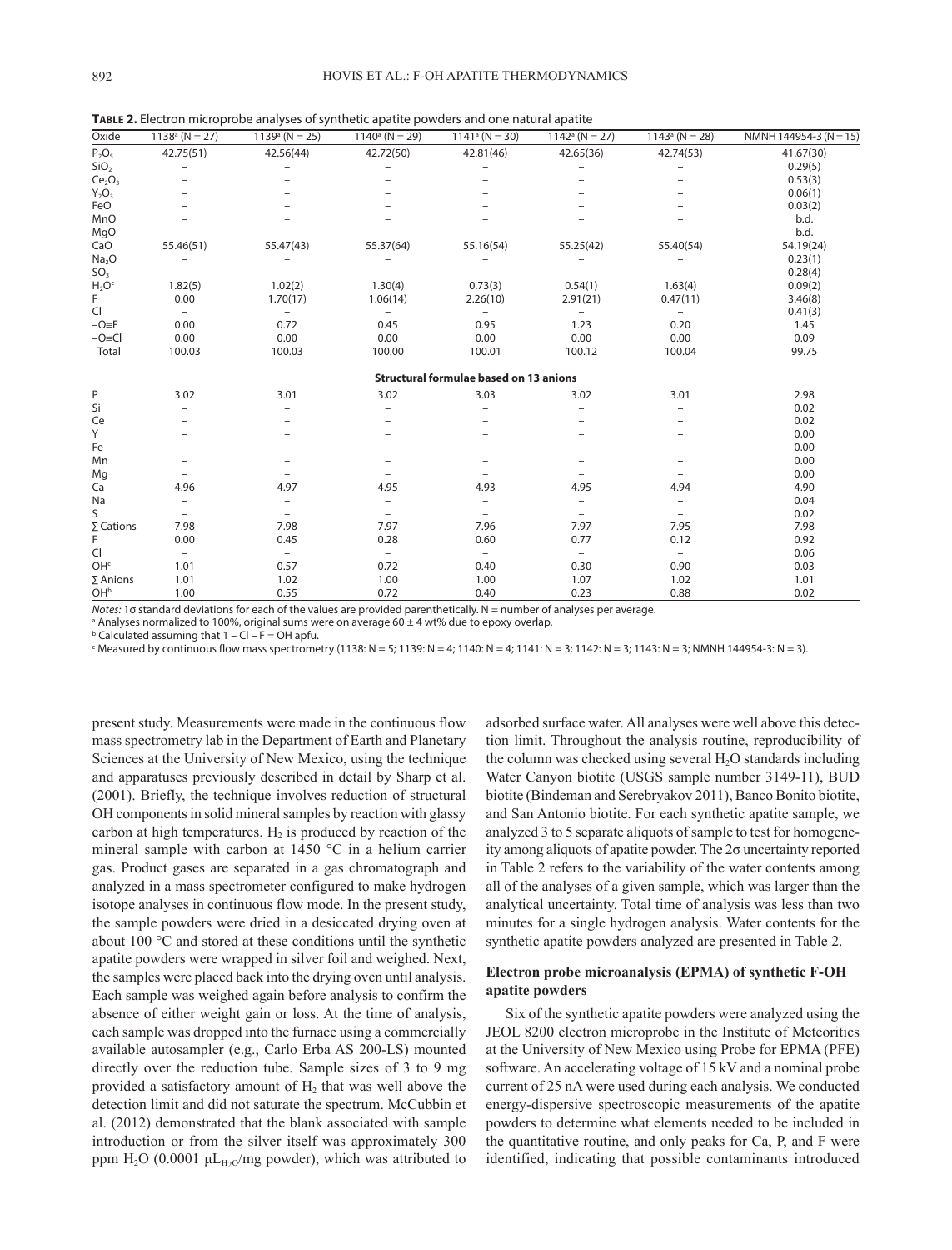during synthesis could not be detected. F was analyzed using a light-element LDE1 detector crystal and standardized using strontium fluoride. Ca and P were standardized using a Durango apatite standard from the UNM EPMA laboratory. A 5 μm spot was used for standardization and analysis of all apatite samples. The sample powders were so fine-grained that it was not possible to conduct individual analyses on single grains; instead, the powders were mounted in epoxy and the epoxy-impregnated powders analyzed as per the techniques discussed for powder analysis by EPMA in Reed (2005). This resulted in consistently low EPMA totals, as only Ca, P, and F were analyzed and major elements in epoxy (primarily C, O, H) ignored. To both assess the quality of the data set and obtain useable compositions, approximately 30 spots of each powder/epoxy mixture were analyzed and the average structural formula of each sample calculated. The resulting structural formula for each sample was typically within  $\sim$ 1% of the expected stoichiometry for P and 1.5% for Ca, giving confidence that the resulting atomic ratios were reliable.

Several authors have documented that fluorine X-ray count rates change with time as a function of crystallographic orientation during electron microprobe analysis of apatite (Stormer et al. 1993; Goldoff et al. 2012; McCubbin et al. 2010b, 2011). Given the lack of control over the orientation of the powders and likelihood of equal representation of all grain orientations, F analyses of the apatite/epoxy mixtures were monitored for time-dependent count rates; it was discovered that fluorine count rates were not always constant during the course of an analysis. For the purposes of the present study, any analysis that displayed a variable fluorine X-ray count rate was excluded. Although F is not a major constituent of the epoxy used, its presence has been confirmed by SIMS techniques (McCubbin et al. 2010b). To blank-correct for this F in the epoxy, the epoxy/Ffree hydroxylapatite mixture (sample 1138) was analyzed for F and found to contain  $0.07 \pm 0.03$  wt% F. This value was used to blank-correct all of the other analyses. A summary of all EPMA analyses is provided in Table 2.

Hydroxyl cannot be measured directly by the EPMA technique; however, a missing structural component in the anion site of the apatite can be calculated on the basis of stoichiometry to compare with the CFMS results. If the other anions in the site are analyzed with sufficient accuracy (in our case F– ), this missing component can be attributed to some combination of the anions Cl<sup>-</sup>, OH<sup>-</sup>, O<sup>2-</sup>, CO<sup>2-</sup>, S<sup>2-</sup>, Br<sup>-</sup>, and I<sup>-</sup> and/or structural vacancies (Pan and Fleet 2002) and/or structural  $H_2O$  (Yoder et al. 2012; Mason et al. 2009). The most likely culprit for this missing component in our synthetic system is OH– or structural vacancies, due to compositional limitations imposed by the synthesis technique utilized.

### **Chemistry of additional synthetic and natural specimens**

The most F-rich sample obtained by ion-exchange between fluorite and hydroxlyapatite could not be analyzed by the techniques above due to both the fine-grain size of the sample, and because of anticipated low levels of OH that were thought to be well below the detection limit for  $H_2O$  by continuous flow mass spectrometry. To determine the composition of F-rich samples 1117 and 1127, anticipated compositions of intermediate F-OH members (based on sample weights and an assumed pure fluorapatite end-member) were plotted against the actual (measured) compositions determined by the techniques above. The resulting well-defined linear trend was utilized to yield an F:OH ratio of 0.85:0.15 for samples 1117 and 1127 (which have identical unit-cell dimensions within a single standard deviation). On subsequent plots of unit-cell dimension data it is seen that this composition fits well with data for other samples, which supports the determined composition. Although no pure-F end-member was synthesized by the F-OH ion-exchange experiments, data for the fluorapatite end-member were obtained using the samples synthesized at high temperatures (SB fluorapatite 4-13-11, described above, and fluorapatite APS-25 from Hovis and Harlov 2010).

A natural apatite specimen was obtained from the National Museum of Natural History to compare data for the newly synthesized samples with those for a naturally occurring apatite sample. The chemical analysis for Durango (Mexico) fluorapatite NMNH 144954-3 is included in Table 2 (compare with Young et al. 1969). Of course, natural samples present problems of their own, including the propensity for cationic and anionic substitutions that remove them from the simple F-OH binary system, as well as the possibility for chemical heterogeneity.

### **Characterization by X-ray powder diffraction**

The unit-cell dimensions of all F-OH apatite samples were determined using data acquired with a Scintag PAD V X-ray powder diffractometer. Scans using Cu radiation typically were run from 15 to 72° 2Θ at a rate of 0.25°/min. NIST SRM 640a silicon, with a stated unit-cell dimension of 5.430825 Å, was used as an internal standard. Indexing of hydroxlyapatite X-ray diffraction maxima was aided by XRD data given in the NIST certificate of analysis. There also are additional sources of XRD data for fluorapatite and hydroxylapatite, such as the ICDD database. Additionally, peaks were tracked from the OH to the F end of the ion-exchange series, and vice versa; this was especially helpful for mid-compositions for which XRD data are sparse or nonexistent. Calculations of unit-cell dimensions were made using the unit-cell program of Holland and Redfern (1997).

It should be noted that X-ray diffraction maxima for the original SRM-2910a were not as sharp as those of typical wellcrystallized mineral samples. Almost certainly this is related to the relatively low-temperature and rapid synthesis conditions utilized by NIST, which likely produced a sample that was less crystalline than natural geological samples. Nevertheless, XRD data for the specimens synthesized by ion exchange show welldefined peaks having 2Θ positions that are easily measured.

### **Solution calorimetry**

The calorimetric system used to measure enthalpies of solution has been described in Hovis and Roux (1993) and Hovis et al. (1998). The latter paper demonstrates that this system enables the measurement of precise enthalpies of solution for samples as small as 10 mg. In the present study apatite sample weights ranged from 48.7 to 52.2 mg.

Because of the production of  $CaF<sub>2</sub>$  as a precipitate (fluorite) or gel, it is not possible to conduct dissolutions of F-bearing apatite in the standard solvent (20.1 wt% hydrofluoric acid) employed by the Lafayette College solution calorimetry laboratory (see more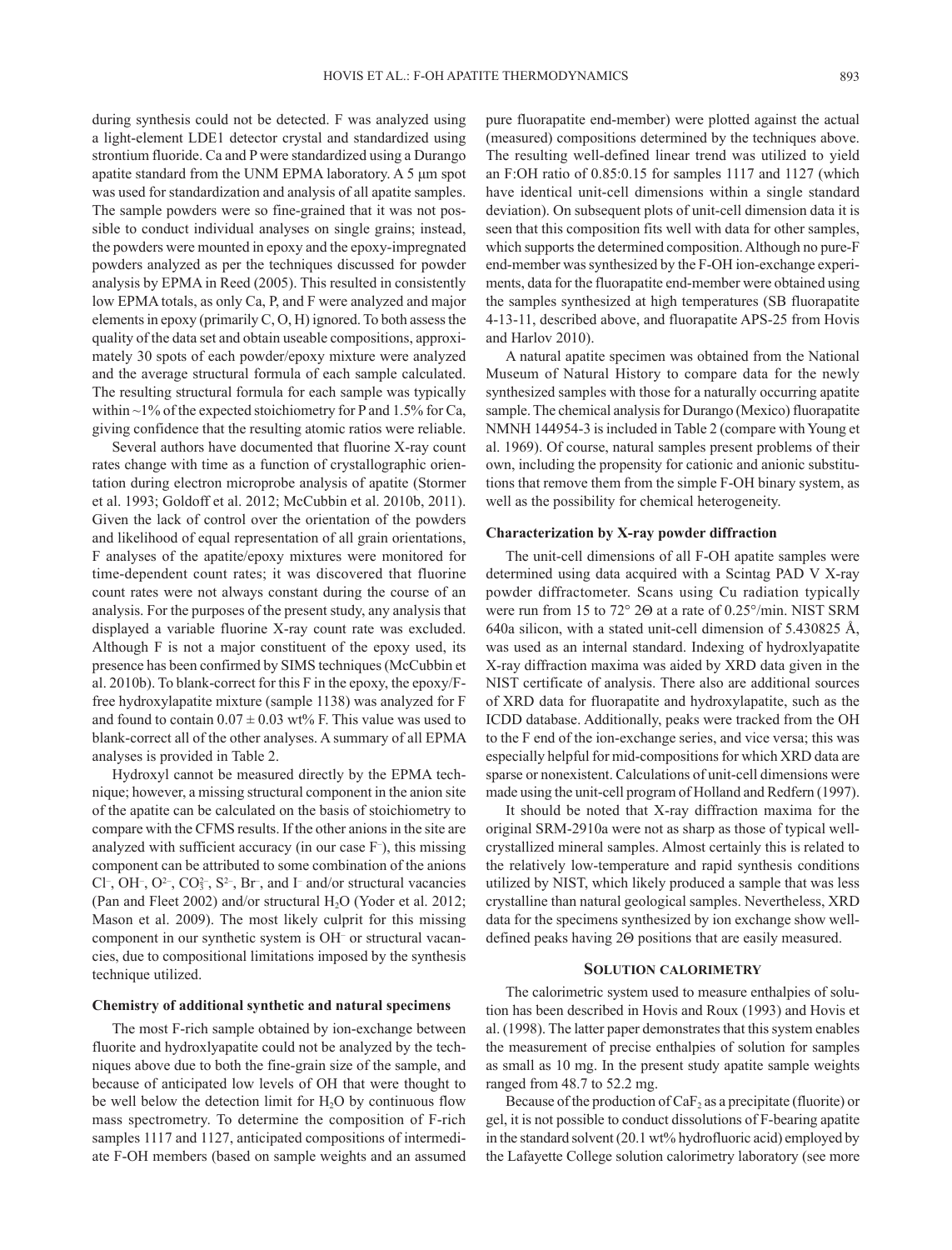extensive discussion in Hovis and Harlov 2010). For the present study, therefore, each apatite dissolution was performed in 20.0 wt% hydrochloric acid (910.1 g, or  $\sim$ 1 L). All experiments took place at 50 °C under isoperibolic conditions (i.e., temperature of the water bath surrounding the calorimeter held constant) utilizing an internal sample container (Waldbaum and Robie 1970). In all cases, only one dissolution was performed in each liter of acid so as to minimize the amount of fluorine in solution.

Dissolutions for the calorimetric experiments on the ionexchanged samples were performed on powders having the relatively fine grain sizes inherited from the original SRM 2910a hydroxylapatite. It is known that heat effects can arise from extremely fine grains (Nitkiewicz et al. 1983). If these arose, they would have occurred for all ion-exchange series samples, as all such samples had essentially the same grain sizes; this suggests that compositional differences should be robust. The additional deleterious effect of fine grains comes during weighing of samples for calorimetry as they tend to be hygroscopic. Adsorbed water can cause additional weighing uncertainties, which in turn, affect both calorimetric accuracy and precision. On the other hand, fine grains also can increase calorimetric precision by promoting rapid dissolution, resulting in less heat exchange between the calorimeter and its environment, and in turn a smaller Δ*T* correction for the sample dissolution period. Overall, however, calorimetric precision for the present samples is somewhat less than that experienced in previous work on silicate mineral systems, probably due to the  $H<sub>2</sub>O$ -weight-gain issue. Importantly, grain-size effects would not have been an issue either for the relatively coarse high-temperature synthetic fluorapatite sample SB fluoraparite 4-13-11 nor for the two natural apatite samples. The fact that data for these samples are compatible with those from samples of the ion-exchange series suggests that small grain size was not a major source of calorimetric uncertainty.

### **Resulting data**

### **Unit-cell dimensions and volumes**

The unit-cell dimensions and volumes calculated from X-ray powder diffraction data are given in Table 3 and plotted in Figures 1 to 3. Figure 1 demonstrates the linear behavior of the *a* unit-cell dimension with composition. Extension of the fitted line intersects the data point for fluorapatite SB 4-13-11 and comes within a few tenths of an angstrom of intersecting the APS-25 fluorapatite data point of Hovis and Harlov (2010).

The *c* unit-cell dimension (Fig. 2) changes little, if at all, with composition, as all *c* values are within 0.01 Å of one another. The projected data point at  $X_F = 1.0$  in Figure 2 fits well with the datum for APS-25 (ibid). On the other hand, the *c*-value for fluorapatite SB 4-13-11 falls somewhat below the others. The reason for this is unknown, but in all likelihood represents slight differences in chemical composition (e.g., hydroxyl or oxy component abundances) between the pure fluorapatite samples.

The unit-cell volume (Fig. 3) behaves linearly with composition. It can be described by

$$
V(\text{Å}^3/\text{unit cell}) = 528.78 - 5.664 \text{ X}_{\text{F}} \tag{1}
$$

and fits well with data for APS-25 (ibid). The lower volume for fluorapatite SB 4-13-11 is related to the lower value for *c*. Linear

**Table 3.** Unit-cell data for F-OH apatite samples

| Sample                               | Mole fraction F | a (Å)        | c (Å)        | Volume (Å <sup>3</sup> ) |
|--------------------------------------|-----------------|--------------|--------------|--------------------------|
| SRM 2910a                            | 0               | 9.4214(10)   | 6.8891(11)   | 529.58(12)               |
| 1121                                 | 0               | 9.4167(6)    | 6.8853(7)    | 528.75(7)                |
| 1123                                 | 0               | 9.4171(4)    | 6.8831(5)    | 528.62(5)                |
| 1124                                 | 0               | 9.4177(6)    | 6.8845(8)    | 528.81(7)                |
| 1130                                 | $\Omega$        | 9.4177(5)    | 6.8841(7)    | 528.77(6)                |
| 1132                                 | 0.118           | 9.4120(5)    | 6.8826(7)    | 528.02(6)                |
| 1128                                 | 0.279           | 9,4054(4)    | 6.8851(5)    | 527.47(5)                |
| 1125                                 | 0.442           | 9.3954(5)    | 6.8860(8)    | 526.42(6)                |
| 1129                                 | 0.594           | 9.3867(5)    | 6.8870(7)    | 525.52(6)                |
| 1131                                 | 0.720           | 9.3795(4)    | 6.8852(4)    | 524.57(4)                |
| 1117                                 | 0.85            | 9.3732(5)    | 6.8862(6)    | 523.94(6)                |
| 1127                                 | 0.85            | 9.3734(6)    | 6.8853(8)    | 523.90(7)                |
| Fluorapatite SB 4-13-11 <sup>a</sup> | 1.0             | 9.3660(3)    | 6.8765(6)    | 522.40(5)                |
| Fluorapatite SB 4-13-11 <sup>b</sup> | 1.0             | 9.366815(37) | 6.876535(36) |                          |
| Fluorapatite APS-25 <sup>c</sup>     | 0.999           | 9.3697(4)    | 6.8849(4)    | 523.46(4)                |
| Fluorapatite APS-25 <sup>a</sup>     | 0.999           | 9.3697(2)    | 6.8847(6)    | 523.44(3)                |
|                                      |                 |              |              |                          |

*Note:* One standard deviation in final decimal place(s) given in parentheses. <sup>a</sup> Determined at Lafayette College on a Scintag Pad V X-ray diffraction unit using NIST 640a Si internal standard.

**b** Determined at Stony Brook University on a Rigaku Ultima IV X-ray diffraction unit using a zero-background quartz sample holder.

c From Schettler et al. (2011).



fluorine in the Z site  $(X_F)$  for the F-OH apatite ion-exchange series, as **Figure 1.** The *a* unit-cell dimension plotted against mole fraction well as high-temperature synthetic fluorapatite samples SB 4-13-11 (this study) and APS-25 (Hovis and Harlov 2010). The size of the data points (~0.002 Å high) may be compared with the standard deviations for *a* values in Table 3. The fitted line,  $R^2 = 0.998$ ,  $a(A) = 9.4177 - 5.2184$  $X_F$ , is based only on ion-exchanged samples (circles), not fluorapatite end-members.

behavior of volume with regard to composition was seen as well for F-Cl apatite crystalline solutions (Schettler et al. 2011; Hovis et al. 2011). This linearity is important for the thermodynamic implications discussed below.

### **Enthalpies of solution and F-OH mixing**

Solution calorimetric data for the newly synthesized F-OH apatites are given in Table 4. As noted in previous papers, it is advantageous to plot negative values for these data; this allows concave-down relationships to be associated with positive heats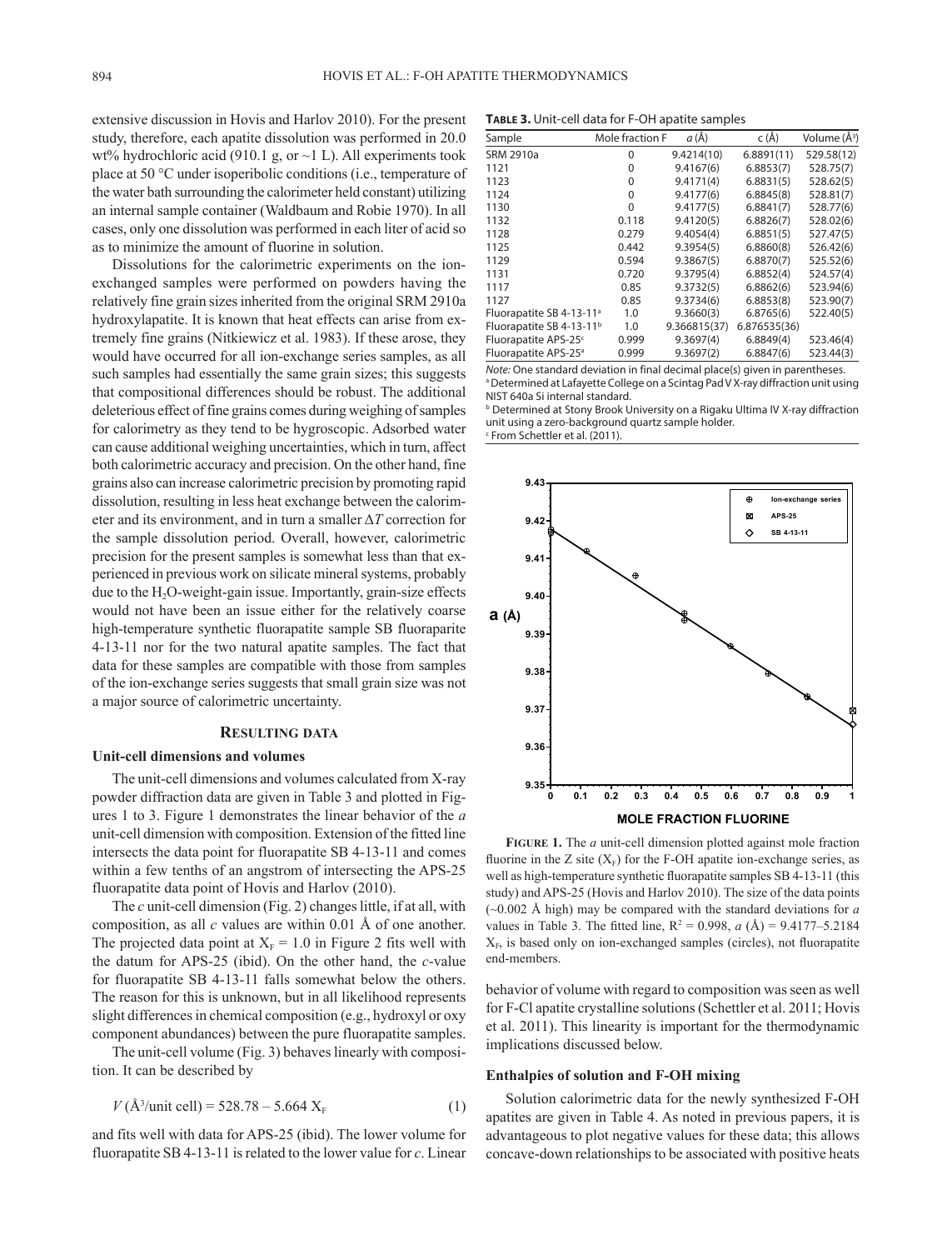

**FIGURE 2.** The *c* unit-cell dimension plotted against mole fraction fluorine in the Z site  $(X_F)$  for F-OH apatite crystalline solutions. The size of the data points ( $\sim$ 0.002 Å high) may be compared with the standard deviations for *c* values in Table 3. The fitted line,  $R^2 = 0.443$ , *c* (Å) =  $6.8841 + 0.0024$  X<sub>F</sub> is based only on ion-exchanged samples (circles), not fluorapatite end-members.

of mixing and concave-up curves to be related to negative ones. Accordingly, negative values for heats of solution are plotted against mole fraction fluorine in the Z-site (Fig. 4). A third-order polynomial fits the data well.

$$
-H_{soln} (kJ/mol) = 143.95 - 134.72 X_F + 121.38 X_F^2 - 82.654 X_F^3
$$
 (2)

The magnitude of excess enthalpy, which relates to the energetics of non-ideal mixing of the fluor- and hydroxlyapatite components, depends upon the ideal mixing line chosen. Under optimal conditions, this is determined from the enthalpy of solution of the end-members in identical structural states. The differences in enthalpy of solution of the fluorapatite samples and the extrapolated ion-exchanged fluorapatite composition, makes the choice of an ideal mixing line more difficult. On the other hand, it is reasonable to consider the calorimetric results for the F-OH ion-exchange series independently of other data due to the "connectedness" of the samples via the synthesis methods used to make them. With that in mind, a line can be drawn from the hydroxlyapatite end-member through the most F-rich member of the F-OH series at  $X_F = 0.85$ . Such a line is described by the equation

$$
-H_{\text{soln}}\left(k\text{J/mol}\right) = 143.95 - 90.41 \text{ X}_{\text{F}}.\tag{3}
$$

Coincidentally, this line passes through data for the F-rich sample at  $X_F = 0.720$  and comes close as well to the data at  $X_F = 0.594$ . Extension of the line to  $X_F = 1.0$  nearly intersects fluorapatite end-member data for both SB 4-13-11 and Durango NMNH 144954-3 after data for the latter have been corrected for Cl content (6.77 kJ/mol), based on the ideal enthalpy model



in the Z site  $(X_F)$  for F-OH apatite crystalline solutions. The size of **Figure 3.** Unit-cell volume plotted against mole fraction fluorine the data points  $(\sim 0.18 \text{ Å}^3 \text{ high})$  may be compared with the standard deviations for volumes in Table 3. The fitted line,  $R^2 = 0.996$ ,  $V(\AA^3) =$  $528.78 - 5.664$  X<sub>F</sub>, is based only on ion-exchanged samples (circles), not fluorapatite end-members.



24 144954-3 (small crosses inside the open diamonds), the latter having **FIGURE 4 Figure 4.** Negative enthalpies of solution plotted against mole fraction fluorine in the Z site  $(X_F)$  for F-OH apatite crystalline solutions (circles). Each symbol represents the data for one solution calorimetric experiment, although each experiment yields two (similar, so superimposed) data points based on calorimeter heat capacities measured before and after dissolution (see Table 4). The solid curve fitted to the calorimetric data correlates with Equation 2. Development of the dashed line for ideal mixing, Equation 3, is discussed in the text. Squares are data for sample APS-25 of Hovis and Harlov (2010). The two (nearly coincident) data points at  $X_F = 1$  are for synthetic fluroapatite SB 4-13-11 (open diamonds) and natural Durango fluorapatite NMNH been corrected for chlorine content based on the ideal F-Cl apatite mixing model of Hovis and Harlov (2010). Precision of the calorimetric data is reflected by reproducibility, as evidenced by duplicate experiments at each composition.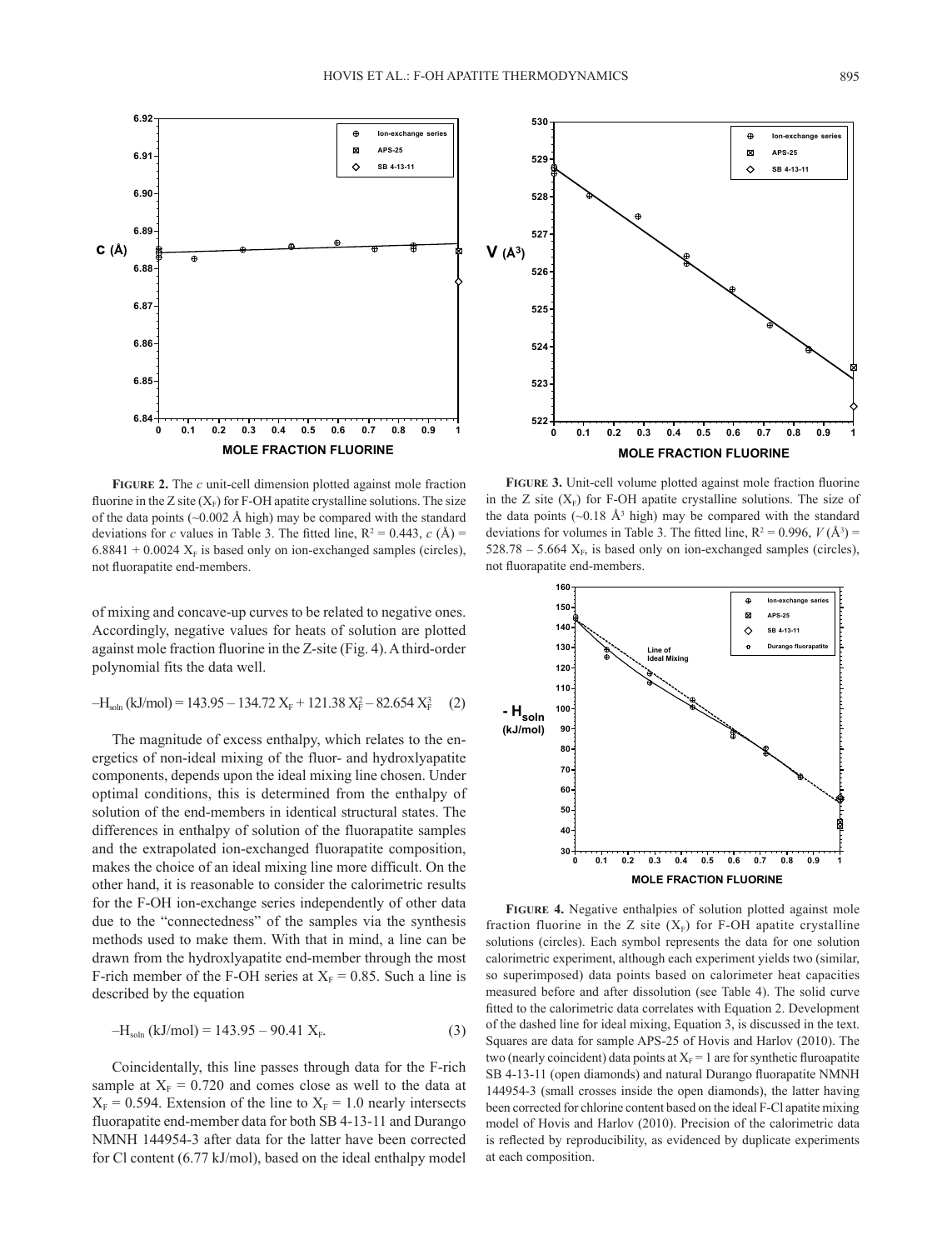| Sample                                                                                                  | Sample               | Mole        | Gram     | Sample     | Temperature                                                                   | Mean          | Calorimeter<br>heat capacities<br>before and after<br>dissolution (J/°) |        |                     | Enthalpies of |  |  |
|---------------------------------------------------------------------------------------------------------|----------------------|-------------|----------|------------|-------------------------------------------------------------------------------|---------------|-------------------------------------------------------------------------|--------|---------------------|---------------|--|--|
| number                                                                                                  | name                 | fraction F  | formula  | weight (g) | change                                                                        | solution      |                                                                         |        | solution based on   |               |  |  |
|                                                                                                         |                      |             | weight   |            | during                                                                        | temperature   |                                                                         |        | the two heat        |               |  |  |
|                                                                                                         |                      |             | (q/mol)  |            | dissolution (°C)                                                              | $(^{\circ}C)$ |                                                                         |        | capacities (kJ/mol) |               |  |  |
|                                                                                                         |                      |             |          |            |                                                                               |               |                                                                         | Ш      |                     | Ш             |  |  |
| Synthetic (mostly ion-exchanged) F-OH apatite samples from Lafayette College (as described in the text) |                      |             |          |            |                                                                               |               |                                                                         |        |                     |               |  |  |
| 1121                                                                                                    | hydroxylapatite      | 0.000       | 502.3114 | 0.05104    | 0.004450                                                                      | 49.944        | 3303.6                                                                  | 3303.0 | $-144.40 -144.37$   |               |  |  |
| 1138                                                                                                    | hydroxylapatite      | 0.000       | 502.3114 | 0.05037    | 0.004432                                                                      | 49.985        | 3299.5                                                                  | 3299.7 | $-145.54 -145.69$   |               |  |  |
| 1132                                                                                                    | apatite (F-OH ss)    | 0.118       | 502.5463 | 0.05002    | 0.003883                                                                      | 49.971        | 3302.6                                                                  | 3302.7 | $-129.08 -129.09$   |               |  |  |
| 1143                                                                                                    | apatite (F-OH ss)    | 0.118       | 502.5463 | 0.05002    | 0.003790                                                                      | 49.983        | 3304.1                                                                  | 3304.2 | $-125.58 -125.57$   |               |  |  |
| 1128                                                                                                    | apatite (F-OH ss)    | 0.279       | 502.8669 | 0.05010    | 0.003545                                                                      | 49.969        | 3303.8                                                                  | 3303.6 | $-117.31$           | $-117.31$     |  |  |
| 1140                                                                                                    | apatite (F-OH ss)    | 0.279       | 502.8669 | 0.05014    | 0.003409                                                                      | 49.973        | 3305.0                                                                  | 3305.1 | $-112.76 -112.76$   |               |  |  |
| 1125                                                                                                    | apatite (F-OH ss)    | 0.442       | 503.1915 | 0.05019    | 0.003161                                                                      | 49.997        | 3303.7                                                                  | 3303.1 | $-104.48 - 104.45$  |               |  |  |
| 1125                                                                                                    | apatite (F-OH ss)    | 0.442       | 503.1915 | 0.05008    | 0.003044                                                                      | 49.972        | 3304.2                                                                  | 3303.3 | $-100.85 -100.82$   |               |  |  |
| 1129                                                                                                    | apatite (F-OH ss)    | 0.594       | 503.4941 | 0.05017    | 0.002677                                                                      | 49.975        | 3303.9                                                                  | 3303.2 | $-88.60$            | $-88.58$      |  |  |
| 1141                                                                                                    | apatite (F-OH ss)    | 0.594       | 503.4941 | 0.05011    | 0.002607                                                                      | 49.979        | 3304.6                                                                  | 3304.7 | $-86.40$            | $-86.40$      |  |  |
| 1131                                                                                                    | apatite (F-OH ss)    | 0.720       | 503.7450 | 0.04874    | 0.002365                                                                      | 49.975        | 3304.3                                                                  | 3303.6 | $-80.59$            | $-80.58$      |  |  |
| 1142                                                                                                    | apatite (F-OH ss)    | 0.720       | 503.7450 | 0.05033    | 0.002363                                                                      | 49.978        | 3304.8                                                                  | 3304.9 | $-78.01$            | $-78.03$      |  |  |
| 1117                                                                                                    | fluorapatite by      | 0.850       | 504.0038 | 0.05001    | 0.002010                                                                      | 49.974        | 3303.3                                                                  | 3300.1 | $-66.79$            | $-66.72$      |  |  |
|                                                                                                         | ion exchange         |             |          |            |                                                                               |               |                                                                         |        |                     |               |  |  |
| 1127                                                                                                    | fluorapatite by      | 0.850       | 504.0038 | 0.04918    | 0.001965                                                                      | 50.028        | 3304.1                                                                  | 3303.4 | $-66.41$            | $-66.40$      |  |  |
|                                                                                                         | ion exchange         |             |          |            |                                                                               |               |                                                                         |        |                     |               |  |  |
|                                                                                                         |                      |             |          |            | Synthetic fluorapatite from Stony Brook University (as described in the text) |               |                                                                         |        |                     |               |  |  |
| SB 4-13-11                                                                                              | fluorapatite         | 1.0         | 504.3025 | 0.04923    | 0.001667                                                                      | 49.977        | 3312.6                                                                  | 3312.7 | $-56.44$            | $-56.44$      |  |  |
| SB 4-13-11                                                                                              | fluorapatite         | 1.0         | 504.3025 | 0.04991    | 0.001664                                                                      | 49.973        | 3309.0                                                                  | 3309.1 | $-55.52$            | $-55.52$      |  |  |
| Synthetic fluorapatite of Harlov (Hovis and Harlov 2010)                                                |                      |             |          |            |                                                                               |               |                                                                         |        |                     |               |  |  |
| APS-25                                                                                                  | fluorapatite         | 0.999       | 504.3253 | 0.05219    | 0.001396                                                                      | 49.973        | 3294.7                                                                  | 3293.6 | $-44.38$            | $-44.36$      |  |  |
| APS-25                                                                                                  | fluorapatite         | 0.999       | 504.3253 | 0.04901    | 0.001244                                                                      | 49.962        | 3295.4                                                                  | 3294.6 | $-42.14$            | $-42.12$      |  |  |
| Natural fluorapatite from the U.S. National Museum of Natural History                                   |                      |             |          |            |                                                                               |               |                                                                         |        |                     |               |  |  |
| NMNH 144954-3                                                                                           | Durango fluorapatite | see Table 2 | 505.5859 | 0.04997    | 0.001869                                                                      | 49.973        | 3310.7                                                                  | 3310.8 | $-62.47$            | $-62.45$      |  |  |
| NMNH 144954-3                                                                                           | Durango fluorapatite | see Table 2 | 505.5859 | 0.05012    | 0.002105                                                                      | 49.977        | 3309.2                                                                  | 3309.3 | $-70.13$            | $-70.10$      |  |  |
| NMNH 144954-3                                                                                           | Durango fluorapatite | see Table 2 | 505.5859 | 0.05031    | 0.001903                                                                      | 49.976        | 3309.5                                                                  | 3309.6 | $-63.16$            | $-63.19$      |  |  |

**Table 4.** Solution calorimetric data

of Hovis and Harlov (2010, see their Fig. 2) for the F-Cl apatite system. If the choice of end-member enthalpies of solution and hence, this ideal mixing line, is reasonable, F-rich members of the series would be interpreted as behaving ideally in a thermodynamic sense, while OH-rich samples would exhibit negative enthalpies of mixing, reflected by the concave-up fitted curve for OH-rich samples in Figure 4. The excess enthalpies of mixing (that is, those not accounted for by ideal mixing) may be expressed as

$$
H_{ex} (kJ/mol) = 44.31 X_F + 121.38 X_F^2 - 82.654 X_F
$$
 (4)

for compositions between  $X_F = 0$  and 0.679 (where  $H_{ex} = 0$  for  $X_F$  $> 0.679$ ), and reach a maximum magnitude of -4.8 kJ/mol at  $X_F$  = 0.24 (Fig. 5). Although the magnitude of this excess enthalpy of mixing depends upon the choice of ideal mixing line, and therefore on the enthalpies of solution of the end-member apatites, the use of samples with similar mode of origin maximizes the likelihood that this is a reflection of true mixing characteristics.

There is a difference of  $\sim$ 12 kJ/mol among the three purefluorapatite data points (i.e., the extrapolated F-end-member of the ion-exchanged F-OH apatite series, SB 4-13-11, and APS-25). This probably represents real differences among the samples, but it is not obvious what these might be. Possibilities include differences in crystallinity (particularly for the F-OH ion exchange series), non-stoichiometry in the samples, or sample impurities of various kinds that can occur in both synthetic and natural samples. It is clear from the unit-cell dimensions that, while the properties of "pure" fluorapatite specimens from the present study may be similar, they are not identical. While choice of SB 4-13-11 as the fluorapatite end-member would only marginally increase the negative excess mixing magnitudes, use of



**Figure 5.** Enthalpies of mixing plotted against mole fraction fluorine for F-OH apatite crystalline solutions based on differences between the enthalpies of solution described by Equation 2 (Fig. 4) and the ideal mixing line (Eq. 3, Fig. 4), whose development is described in the text. Relationships are expressed by Equation 4.

APS-25 as the pure-F end-member would produce nearly ideal behavior for OH-rich specimens and positive excess enthalpies in the F-rich part of the series.

### **Implications**

The thermodynamic requirements for immiscibility within a solid-solution series is that positive excess Gibbs free energies  $(G_{ex})$  of sufficient magnitude exist across the F-OH apatite join under some set of pressure-temperature conditions. G<sub>ex</sub>, in turn